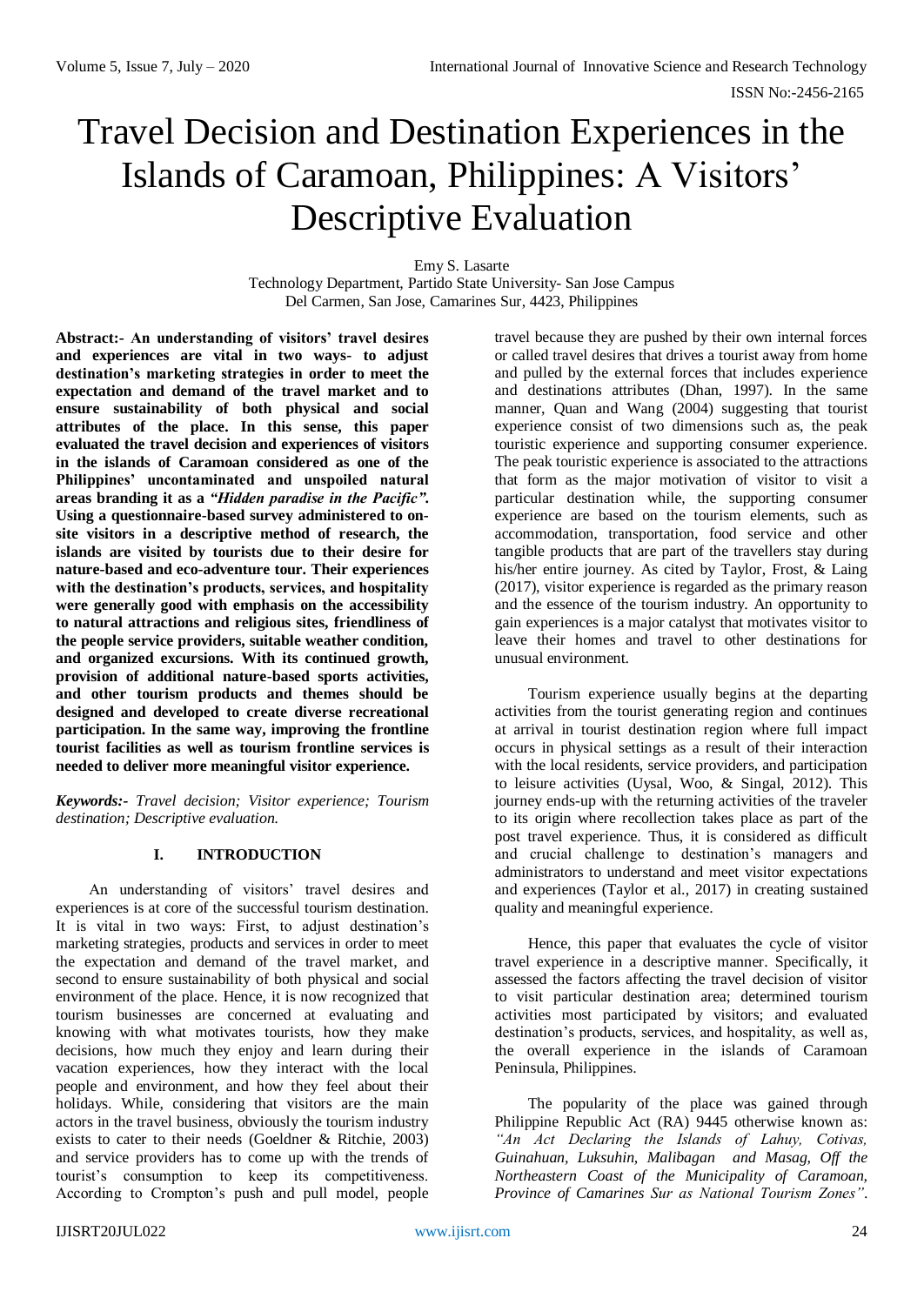This declaration has fuelled local socio-economic development and with its progressive performance for the past few years only signifies a growing competitiveness and development of the area which also calls for sustainable destination management and marketing.



Fig 1:- Primary island attractions: (a) Lahos *(vanish)* island; (b) Sabitang laya; (c) Matukad island Source: *www.albertthebackpacker.com*

Caramoan islands are one of the Philippines' uncontaminated and unspoiled natural areas, thus branding it as a "*Hidden paradise in the Pacific"* or *"The Philippine Best Secret Paradise"* (*see* Figure 1). It is located in the lower eastern part of Camarines Sur in the Bicol region of the Philippine archipelago and is approximately 500 kilometers from the capital Metro Manila.

# **II. MATERIALS AND METHODS**

## *Research design*

This paper employed a descriptive method of research which is considered common in the leisure and tourism area, for three reasons: the relative newness of the field, the changing nature of phenomena being studied, and the frequent separation between research and action (Veal, 2011). It is also aimed to present and describe the characteristics of the phenomenon being studied (Turk & Uysal, 2017).

## *Survey design and data collection*

In order to achieve the purpose of the study, questionnaire-based survey was utilized designed in a selfadministered form that serves as the main gathering tool. This instrument has adopted the online toolkit and resource series for sustainable tourism destination management by Stange et al. (2013) in evaluating the phases of visitors' travel experience developed by Bonaface & Cooper (2001), which every tourism trip can be thought of as an experience with a series of stages, namely: anticipation, realization, and recollection phases. First, the anticipation phase takes place before the trip in evolves perceptions and expectations about the destination intended to visit. It involves felt need or travel desire, information and

evaluation of destinations attributes including products and services which serve as basis of the individual's travel decision and planning (Cooper et al., 1993). Second, the realization phase which considered as the "*moment of truth"* where the expectation and preparation from the first stage becomes into reality. The destination experience is the goal of the trip and is combined of tourist destination products, services, and hospitality, as well as of both the outward and return journeys. Lastly, the recollection phase which happens after the participation in tourism activities during the journey and stay at the destination visited. It provides the overall evaluation and nostalgic feelings of experience.

Data gathering was conducted to 100 randomly selected on-site local and foreign visitors during the months of March, April, and May 2019 as summer vacation and peak season of the destination.

## **III. RESULTS**

This part contained the results of the study. These data covers: visitors' profile; factors affecting the visitor's travel decision; tourism activities participated within the destination area; tourist products, services, and hospitality; and overall visitors' experience post evaluation.

## *Visitors' profile*

The visitor travel profile in Caramoan have found that 78% of the visitors were first timers to visit the destination and 22% of them visited the place repeatedly to which 77.27% have visited the area 2 to 3 times and 22.72% or 22 respondents have been to Caramoan 4 to 5 times.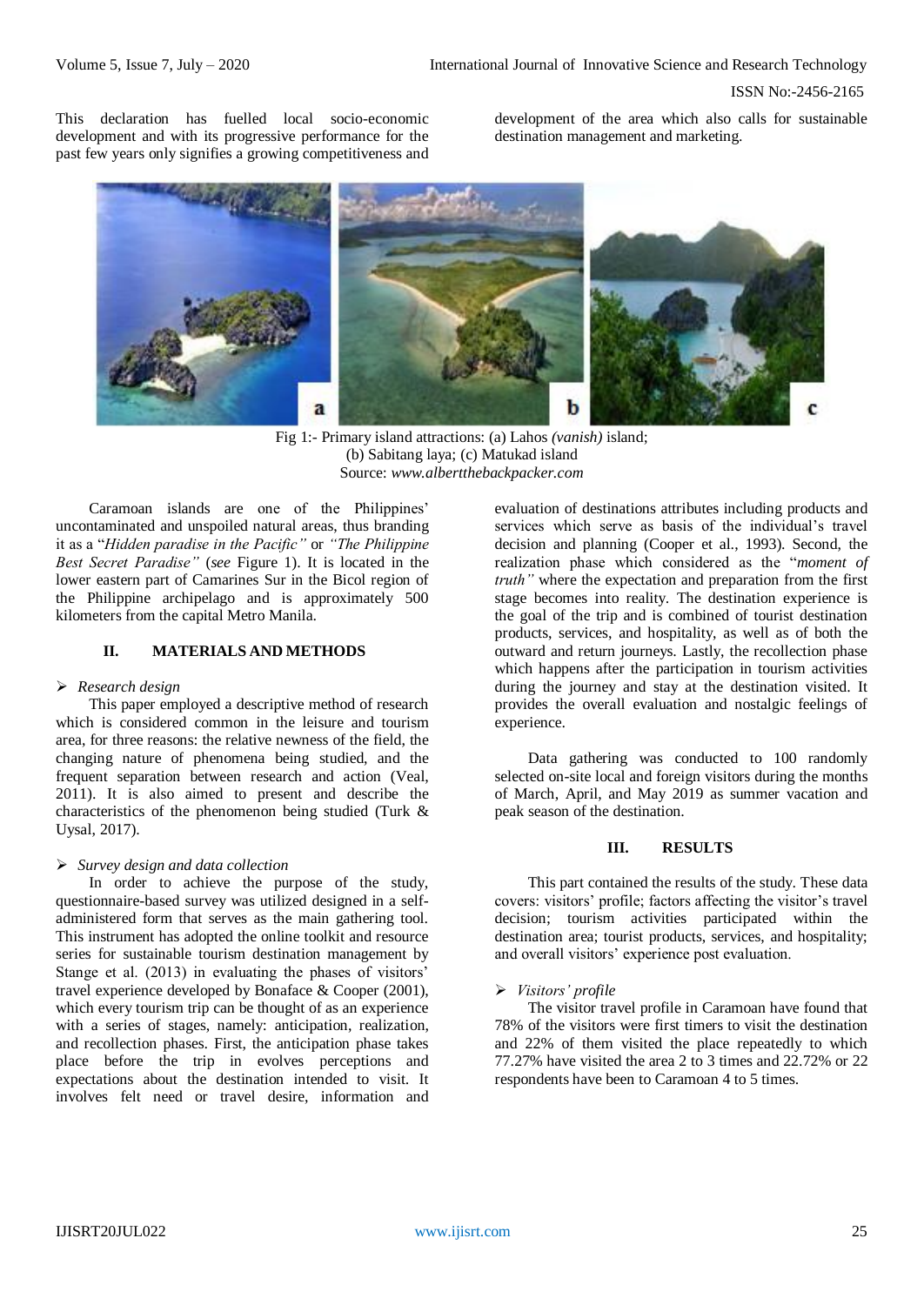| <b>Variable</b>                                              | Category                     | $\frac{0}{0}$           |
|--------------------------------------------------------------|------------------------------|-------------------------|
| Is this your first visit in the area?                        | Yes                          |                         |
|                                                              | No                           | 22                      |
| If NO, how many times, in total, have you visited this area? | 2 to 3 times                 | 77.27                   |
|                                                              | 4 to 5 times                 | 22.72                   |
| Are you travelling                                           | Alone                        | 9                       |
|                                                              | with friends                 | 25                      |
|                                                              | with partner                 | $20\,$                  |
|                                                              | with family                  | $28\,$                  |
|                                                              | with colleagues              | $18\,$                  |
| In which country do you permanently reside?                  | Domestic                     | 43                      |
|                                                              | Korea                        | $\overline{3}$          |
|                                                              | <b>USA</b>                   | $\overline{9}$          |
|                                                              | Australia                    | $8\,$                   |
|                                                              | Japan                        | $\,1$                   |
|                                                              | Canada                       | $\overline{7}$          |
|                                                              | China                        | $\sqrt{2}$              |
|                                                              | <b>United Kingdom</b>        | $\overline{\mathbf{4}}$ |
|                                                              | Malaysia                     | $\overline{7}$          |
|                                                              | Germany                      | 13                      |
|                                                              | Singapore                    | $\overline{3}$          |
| What was your primary reason of visiting the area?           | Leisure                      | $\overline{74}$         |
|                                                              | <b>Business</b>              | $\boldsymbol{7}$        |
|                                                              | Visiting Friends & Relatives | $\overline{5}$          |
|                                                              | Education                    | $10\,$                  |
|                                                              | Volunteerism                 | $\overline{4}$          |
| How long will you be visiting this area?                     | For a day                    | 15                      |
|                                                              | 2 to 4 days                  | 77                      |
|                                                              | 5 to 10 days                 | $\overline{5}$          |
|                                                              | 11 to 20 days                | $\overline{c}$          |
|                                                              | More than 21 days            | $\mathbf{1}$            |
| How do you hear about this area?                             | Radio                        | $\mathbf{1}$            |
|                                                              | Television                   | $\overline{c}$          |
|                                                              | Newspaper                    | $\overline{4}$          |
|                                                              | Magazine                     | 11                      |
|                                                              | Internet                     | 21                      |
|                                                              | <b>Travel Brochure</b>       | 3                       |
|                                                              | Social Media                 | 24                      |
|                                                              | Tour Operator                | 19                      |
|                                                              | Word of Mouth                | 15                      |
| What was your main mode of transportation to this area?      | Personal Car                 | 14                      |
|                                                              | Rented Car                   | $\overline{30}$         |
|                                                              | Airplane                     | 3%                      |
|                                                              | <b>Tour Bus</b>              | 7                       |
|                                                              | Taxi                         | $\overline{4}$          |
|                                                              | Boat                         | 42                      |

Table 1:- Visitor travel profile

They were travelling with family with the highest percentage of 28 and only 9% of the visitors were traveling alone. Most of them were domestic tourists with 43% and 13% came from Germany and USA generated 9%, while Japan was 1%. Their primary reason of visit was for leisure that gained a highest percentage of 74 while few of them visit the area for volunteerism which earned a lowest total of 4%. Most of the visitors stayed in the place for at least 2 to 4 days at 77% and only 1% of them stayed for more than 21 days in the destination. The highest means of their information to the tourist destination was through social

media which accounted 24% of responses and only 1% of them heard the place through radio. Furthermore, the main mode of transportation of visitors to the area was by water through boat that gained a total of 42%, followed by the rented car with a total of 30% and only 3% of them were travelling by air.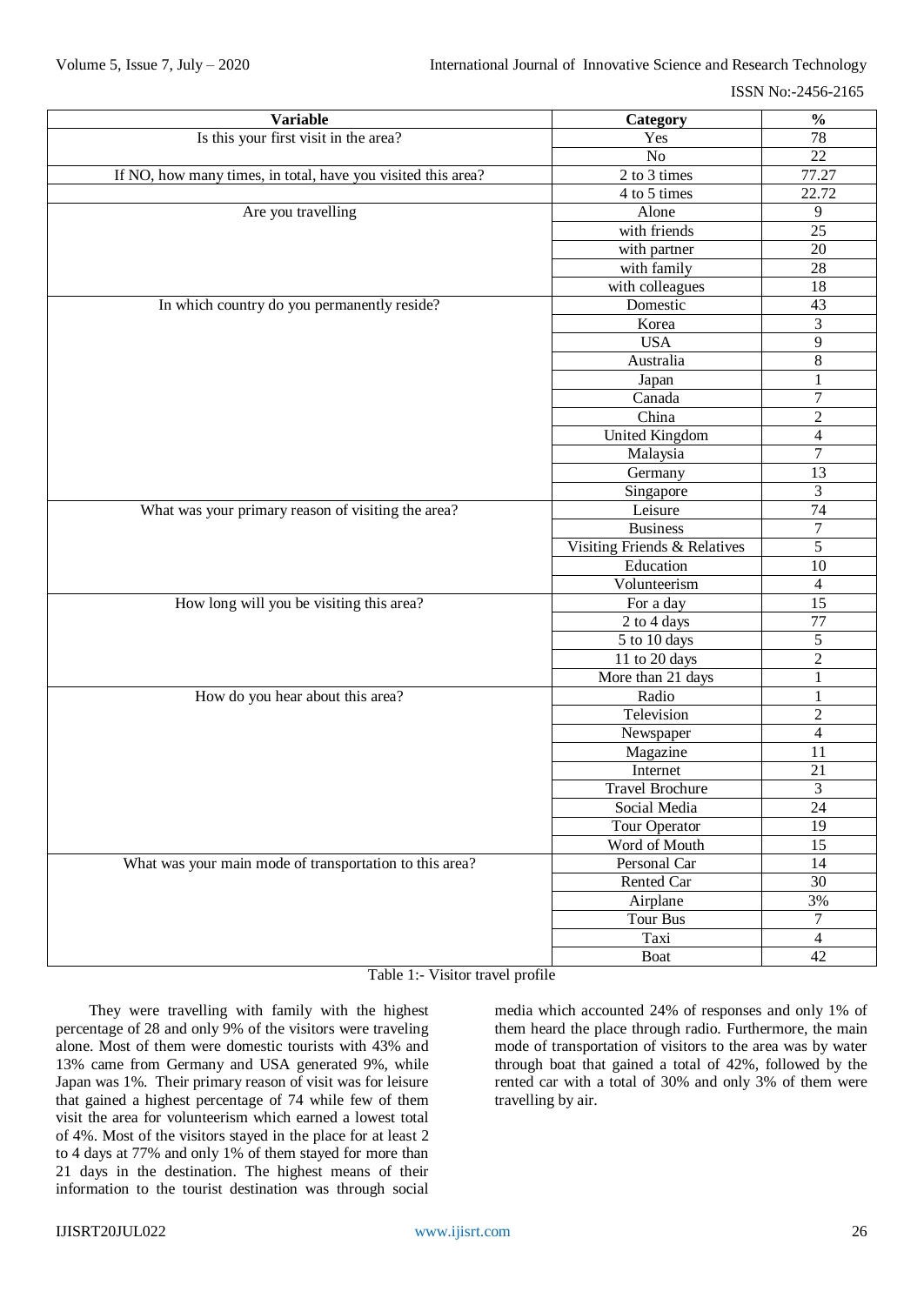# *Factors affecting travel decision*

| <b>Factors</b>                     | <b>Mean</b> | <b>Interpretation</b> |
|------------------------------------|-------------|-----------------------|
| Good weather condition             | 3.90        | Very Important        |
| Quality and natural scenery and    | 3.35        | Very Important        |
| landscapes/environment             |             |                       |
| Opportunity to see wildlife        | 3.80        | Very Important        |
| Visits to parks and other pristine | 3.85        | Very Important        |
| natural areas                      |             |                       |
| Opportunity to stay in pristine    | 3.80        | Very Important        |
| natural environment                |             |                       |
| Desire to learn about other        | 2.50        | Important             |
| cultures, their ways of life, and  |             |                       |
| heritage                           |             |                       |
| Participation in major cultural or | 2.20        | Not Very              |
| religious events                   |             | Important             |
| Opportunity to visit indigenous    | 2.00        | Not Very              |
| or traditional communities         |             | Important             |
| Opportunities to experience        | 1.80        | Not Very              |
| traditional ways of life           |             | Important             |
| Opportunities for learning about   | 3.35        | Very Important        |
| and experiencing natural and       |             |                       |
| cultural attractions               |             |                       |
| Opportunities for                  | 3.75        | Very Important        |
| adventure/sports activities        |             |                       |
| Good prices for quality received   | 3.85        | Very Important        |
| Good local transportation          | 3.55        | Very Important        |
| system                             |             |                       |
| Recommendations from a             | 2.75        | Important             |
| friend/book                        |             |                       |
| Facilities for children            | 3.10        | Important             |
| Accessibility                      | 3.95        | Very Important        |
| Safety and security                | 3.90        | Very Important        |
| Interest in business investment    | 2.48        | Not Very              |
| in visited area                    |             | Important             |

Table 2:- Factors affecting the travel decision of visitors to visit Caramoan

The factors affecting the travel decision of visitors to visit Caramoan are presented in table 2. It was clearly recognized that the accessibility of the place is very important for them which earned a highest mean of 3.95. Likewise, the safety and security and good weather condition were also very important factors to the travel decision of visitors that received a total mean of 3.90.

The good prices for quality received and chance to visit to parks and other pristine natural areas are perceived very important which gained a mean of 3.85. Furthermore, opportunities to see wildlife and stay in pristine natural environment were added very important factors to the visitors that affect their travel decision with a mean of 3.80. The mean of 3.75 interpreted as very important was attributed to opportunities for adventure/ sports activities. It is followed by the good local transportation system of 3.55 mean and opportunities for learning about and experiencing natural and cultural attractions with a total of 3.35 which were both very important factors in the decision making of the visitors. Another attributes that were rated important factors affecting the travel decision of the visitors

with their corresponding mean were facilities for children (3.10); recommendations from a friend/book (2.75); and the desire to learn about other cultures, their ways of life, and heritage (2.50).

However, the factors such as interest in business investment (2.48); participation in major cultural or religious events (2.20), opportunity to visit indigenous or traditional communities (2.00); and opportunities to experience traditional ways of life (1.80) were rated and perceived as not very important factors affecting the travel decision of visitors in the destination.

## *Participated recreational activities*

The most participated tourism activities by visitors in the tourist destination area were ranked according to the responses from the visitors.

| <b>Tourism Activities</b>           | $\frac{0}{0}$ | Rank |
|-------------------------------------|---------------|------|
| Island hopping                      | 98            |      |
| Swimming/scuba diving               | 97            | 2    |
| Spelunking/caving                   | 81            | 3    |
| Kayaking                            | 60            | 4    |
| Souvenir Shopping                   | 53            | 5    |
| Water paddling                      | 42            | 6    |
| Hiking/trekking                     | 40            | 7    |
| Visiting historical                 | 30            | 8    |
| places/landmarks/cultural heritage  |               |      |
| sites                               |               |      |
| Climbing                            | 26            | 9    |
| <b>Biking</b>                       | 18            | 10   |
| Visiting villages/small towns       | 15            | 11   |
| Nightlife activities                | 13            | 12   |
| Wildlife viewing                    | 11            | 13   |
| Religious/pilgrim                   | 10            | 14   |
| Attending art or music performances | 3             | 15   |

Table 3:- Recreational activities participated in the destination

Among the fifteen activities available in Caramoan, island hopping dominates the recreational activities which gathered a total of 98%; followed by the swimming/scuba diving of 97%; spelunking, 81%; kayaking, 60%; and souvenir shopping which ranked number 5 with 53%. While, attending to art or music performances considered least participated of 3% responses.

## *Destination products, services, and hospitality experience*

The experience of visitors in destination's tourism products, services, and hospitality are shown in table 4. It is clearly noted that accessibility to natural attractions (4.50); accessibility to religious sites (4.40); friendliness of the people service providers (4.25); weather (4.25); and organized excursions (4.20) were excellent qualities of the tourist destinations according from the surveyed visitors in the area. The tour guides were very good at 4.15 mean, followed by the rating of 4.10 which signifies very good in terms of local cuisine/drinks.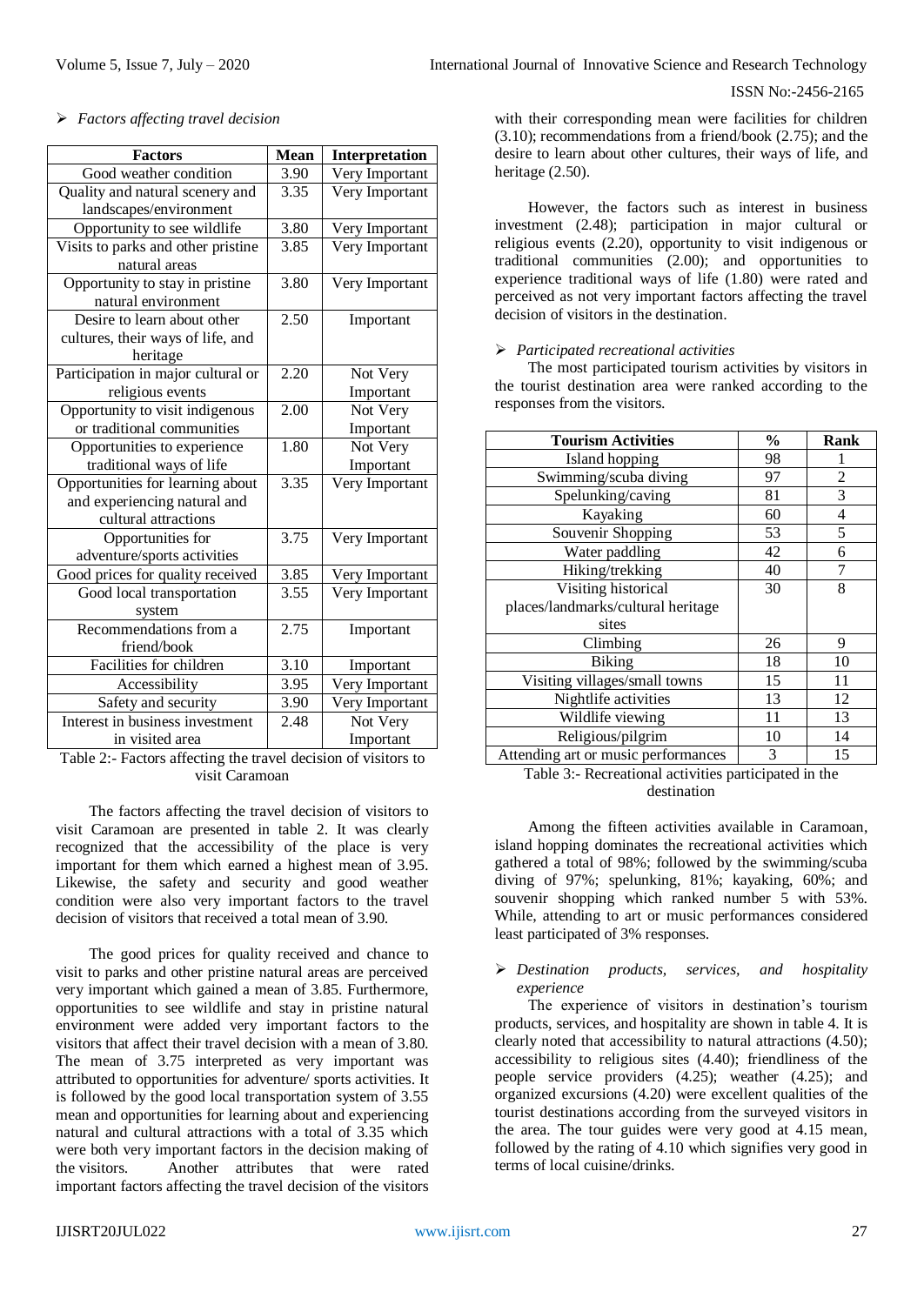| <b>Products, Services and</b><br><b>Hospitality</b> | <b>Mean</b>       | Interpretation |  |
|-----------------------------------------------------|-------------------|----------------|--|
| Services at the seaports and<br>terminals           | 2.90              | Good           |  |
| Maintenance and convenience of                      | 2.60              | Good           |  |
| the sea port                                        |                   |                |  |
| Personal safety                                     | 3.20              | Good           |  |
| Friendliness of the people                          | 4.25              | Excellent      |  |
| service providers                                   |                   |                |  |
| Acceptance of local residents                       | 4.10              | Very Good      |  |
| Tourist-host interactions                           | 3.50              | Very Good      |  |
| Explanation and convenience of                      | 2.75              | Good           |  |
| the customs                                         |                   |                |  |
| Local cuisine/drinks                                | 4.10              | Very Good      |  |
| Accessibility to cultural heritage                  | 4.00              | Very Good      |  |
| sites                                               |                   |                |  |
| Accessibility to natural                            | 4.50              | Excellent      |  |
| attractions                                         |                   |                |  |
| Accessibility to religious sites                    | 4.40              | Excellent      |  |
| Interpretation of natural/cultural                  | 3.00              | Good           |  |
| heritage sites                                      |                   |                |  |
| Diversity of adventure/athletic                     | 3.38              | Good           |  |
| activities                                          |                   |                |  |
| Availability of equipment for                       | 2.75              | Good           |  |
| adventure activities                                |                   |                |  |
| Visitor centers                                     | 2.60              | Good           |  |
| Organized excursions                                | 4.20              | Excellent      |  |
| Degree of knowledge of foreign                      | 2.60              | Good           |  |
| languages from the service                          |                   |                |  |
| personnel                                           |                   |                |  |
| Police visibility                                   | $\overline{2.50}$ | Fair           |  |
| Weather                                             | 4.25              | Excellent      |  |
| Facilities for children                             | 2.59              | Fair           |  |
| Shopping opportunities                              | 1.60              | Poor           |  |
| Telecommunications facilities                       | 2.50              | Fair           |  |
| and internet                                        | 2.75              | Good           |  |
| Convenience and access to local                     |                   |                |  |
| transport                                           |                   | Fair           |  |
| Entertainment/nightlife<br>Presence/availability of | 1.90<br>2.50      |                |  |
| automated-teller-machines                           |                   | Fair           |  |
| (ATM)/commercial banks                              |                   |                |  |
| Accommodation/lodging                               | 3.45              | Very Good      |  |
| facilities                                          |                   |                |  |
| Food services facilities                            | 2.90              | Good           |  |
| Hospital/medical centers                            | 2.50              | Fair           |  |
| Tour guide                                          | 4.15              | Very Good      |  |
| Hotel staff                                         | 4.00              | Very Good      |  |
| Water and electricity                               | 2.70              | Good           |  |
|                                                     |                   |                |  |

Table 4:- Destination products, services, and hospitality experience

Other very good responses were given to acceptance of local residents that received a 4.10 mean and accessibility to cultural heritage sites and hotel staff which garnered a total of 4.00 individually. In addition, visitors had experienced very good tourist-host interactions in the destination with a value of 3.50; likewise the accommodation/lodging facilities were rated 3.45 and interpreted as very good.

Volume 5, Issue 7, July – 2020 **International Journal of Innovative Science and Research Technology** 

## ISSN No:-2456-2165

Findings also showed that the following ratings were observed: the diversity of adventure/athletic activities (3.38); personal safety (3.20); interpretation of natural/cultural heritage sites (3.00); and services at the seaports and terminals and food services facilities (2.90) were experienced well by the visitors. Similarly, on the availability of equipment; explanation and convenience of the customs; and convenience and access to local transport were experienced good for a mean of 2.75 respectively by visitors as well as with the supply of water and electricity which resulted in 2.70 mean and given with the same interpretation. Furthermore, a mean of 2.60 as good were attributed to maintenance and convenience of the sea port, degree of knowledge of foreign languages from the service personnel, and visitors centers.

Meanwhile, fair ratings were given to: police visibility; telecommunications facilities and internet; presence/ availability of automated-teller-machines (ATM)/commercial banks; and hospital medical center which gained a 2.50 mean respectively. Relatively fair ratings were given to the facilities for children with 2.59 and entertainment/nightlife with 1.90 mean. The very least was the poor experience by the visitors to the shopping opportunities in the destination which earned a value of 1.60.

# *Overall visitors' travel experience*

Table 5 reveals the overall post-evaluation of visitors in the destination area. Majority of the respondents answered YES and that they will recommend visiting the place to their friends/relatives.

| Variable                 | Category |    |  |
|--------------------------|----------|----|--|
| Would you recommend      | Yes      | 83 |  |
| that friend/relatives of | Nο       |    |  |
| yours visit this area?   |          |    |  |

Table 5:- Overall visitors' travel experience

# **IV. CONCLUSION AND RECOMMENDATIONS**

The desires for nature and eco-adventure tour as well as the quality of service and facilities in the destination are considered main factors that influence the visitor's travel decision to visit Caramoan. Their actual experiences in the place was found to be excellent along with the accessibility to natural attractions and religious sites, friendliness of the service providers, suitable weather condition, and organized excursions. While, in terms of police visibility, telecommunications facilities and internet availability, presence of automated-teller-machines (ATM)/commercial banks, hospital medical center, facilities for children, and entertainment/nightlife were experienced fair by the visitors during their stay. Similarly, poor rating was attributed to shopping opportunities. Generally, the overall postevaluation of visitors in Caramoan to recommend visiting the place to their friends/relatives were majority yes. According to Jagger & Halpenny (2012), their interaction with the place creates the visitors experience, and high quality of visitors experience is a fulfilled outcome in participation to recreational activities. Hence, tourism in